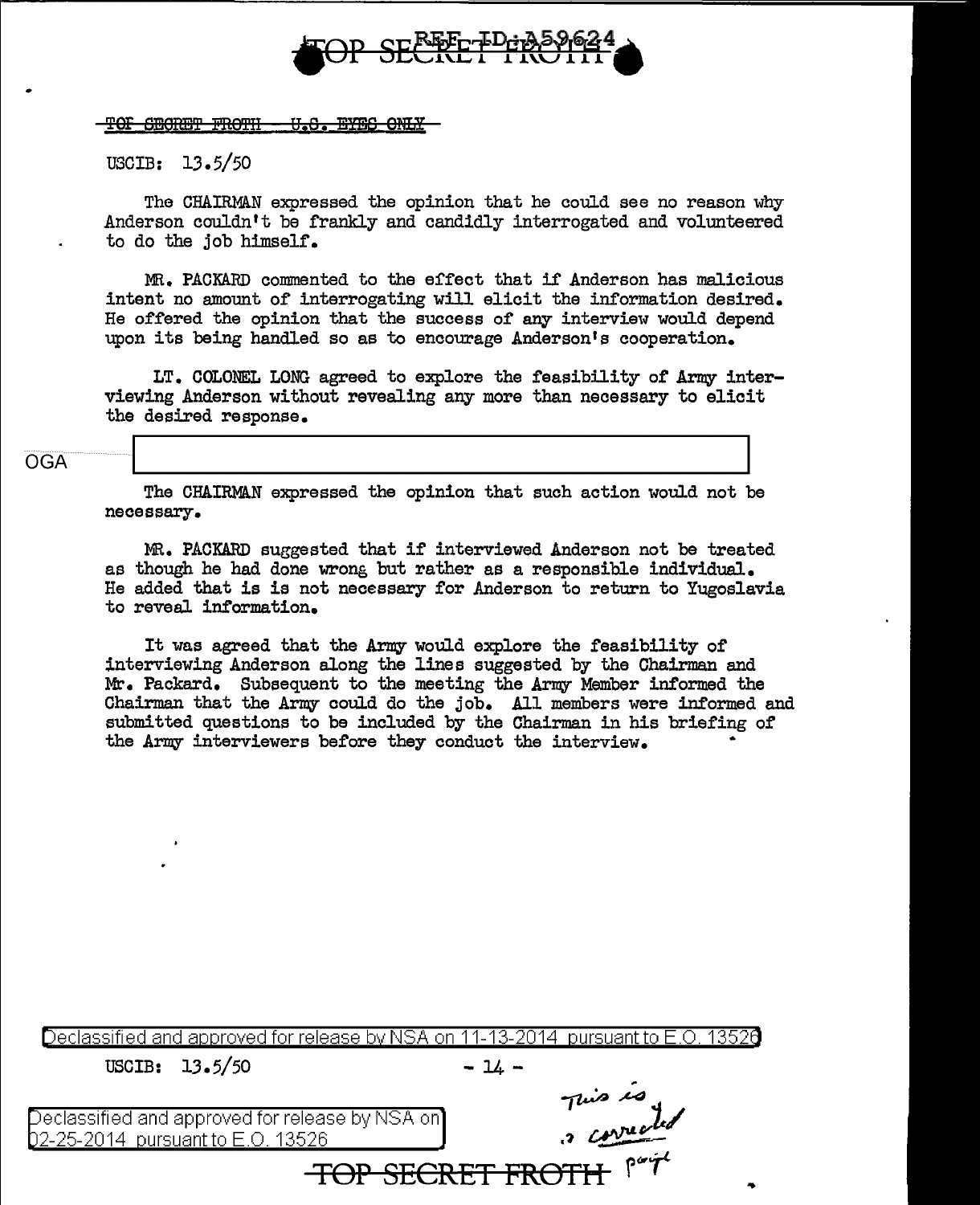

TOP SECRET FROTH - U.S. EYES ONLY TENTATIVE

SUBJECT NUMBER

- ..... -.........

**e** 

•

•

USCIB: 13.5/50 Item A (Not on Agenda) for the Thirteenth Meeting of USCIBEC, held on 26 March 1954.

Subject: The Anderson Case.

THE CHAIRMAN said that he understood the FBI has interesting information to report on subject case.

MR. KEAY reported that Anderson's mother had been interviewed on a pretext by the FBI and it had thus been learned that Anderson was due home .on 25 or 26 March. Meanwhile it had been further learned that Anderson did in fact arrive home in Minneapolis as expected.

THE CHAIRMAN asked if the Committee would agree to having<br>interview Anderson to find out what happened to him, if<br>anything, while in Yugoslavia.

OGA

Anderson might attach too much importance to such an interview and pernaps envisage himself as a distinguished world traveler.

THE CHAIRMAN expressed his opinion that it would be highly desirable to find out to what extent, if any, Anderson was molested by the police, if he were kicked out of Yugoslavia, what happened that might have brought on the message directing that he be placed under surveillance, etc.

CAPTAIN AGNEW suggested that as an ex-Army file the Army should interview him.

LT. COLONEL LONG did not welcome this suggestion pointing out that Anderson is not a reservist.

THE CHAIRMAN asked if the FBI would undertake the job.

MR. KEAY said he thought FBI might accept the task but that it would be simpler and more logical for the Army to do it since they discharged the man and warned him not to go to Yugoslavia.

There was some discussion as to the method of interview if it were agreed to be done.

USCIB:  $13.5/50$  - 13 -

**TOP SECRET FROTI** I